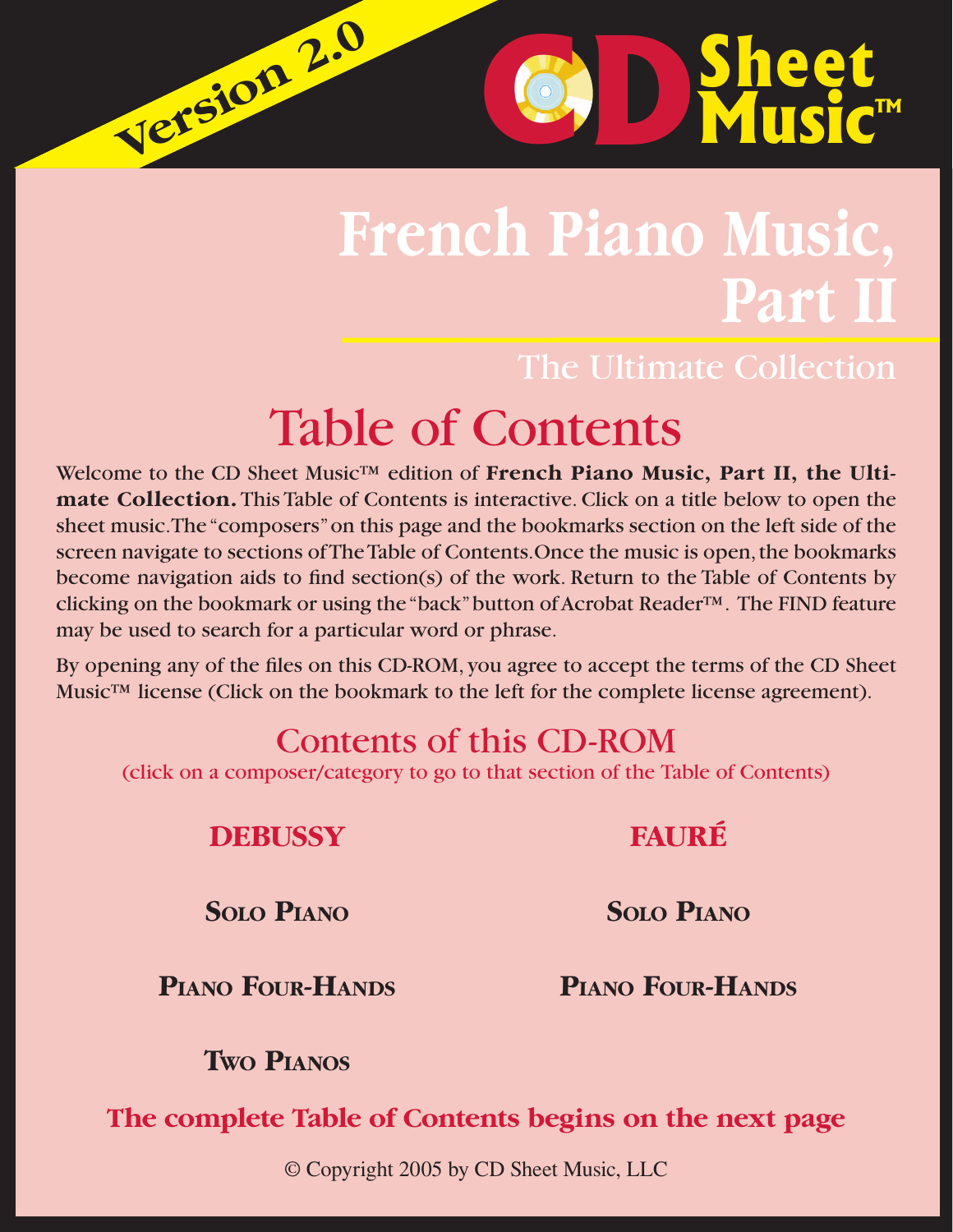<span id="page-1-0"></span>

| <b>CLAUDE DEBUSSY</b>       | Pièce pour Piano (Morceau de Concours)               |
|-----------------------------|------------------------------------------------------|
| <b>SOLO PIANO</b>           | L'isle Joyeuse                                       |
| (IN CHRONOLOGICAL ORDER)    | <b>Masques</b>                                       |
| <b>Deux Arabesques</b>      | Images, Book I                                       |
| <b>Ballade</b>              | I. Reflets dans l'Eau                                |
| Rêverie                     | II. Hommage à Rameau                                 |
| Suite Bergamasque           | <b>III.</b> Mouvement                                |
| I. Prélude                  | <b>Children's Corner</b>                             |
| II. Menuet                  | I. Doctor Gradus ad Parnassum<br>II. Jimbo's Lullaby |
| III. Clair de Lune          |                                                      |
| <b>IV.</b> Passapied        | III. Serenade of the Doll                            |
| Danse                       |                                                      |
| Valse Romantique            | IV. The Snow is Dancing                              |
| Mazurka                     | V. The Little Shepherd                               |
| Nocturne                    | VI. Golliwog's Cakewalk                              |
| <b>Suite: Pour Le Piano</b> | Images, Book II                                      |
| I. Prélude                  | I. Cloches à Travers les Feuilles                    |
|                             | II. Et La Lune Descend sur le Temple                 |
| II. Sarabande               | qui Fut                                              |
| <b>III.</b> Toccata         | III. Poissons d'Or                                   |
| D'un Cahier d'Esquisses     | Hommage à Haydn                                      |
| <b>Estampes</b>             | The Little Nigar                                     |
| I. Pagodes                  |                                                      |
| II. La Soirée dans Grenade  |                                                      |
| III. Jardins sous la Pluie  |                                                      |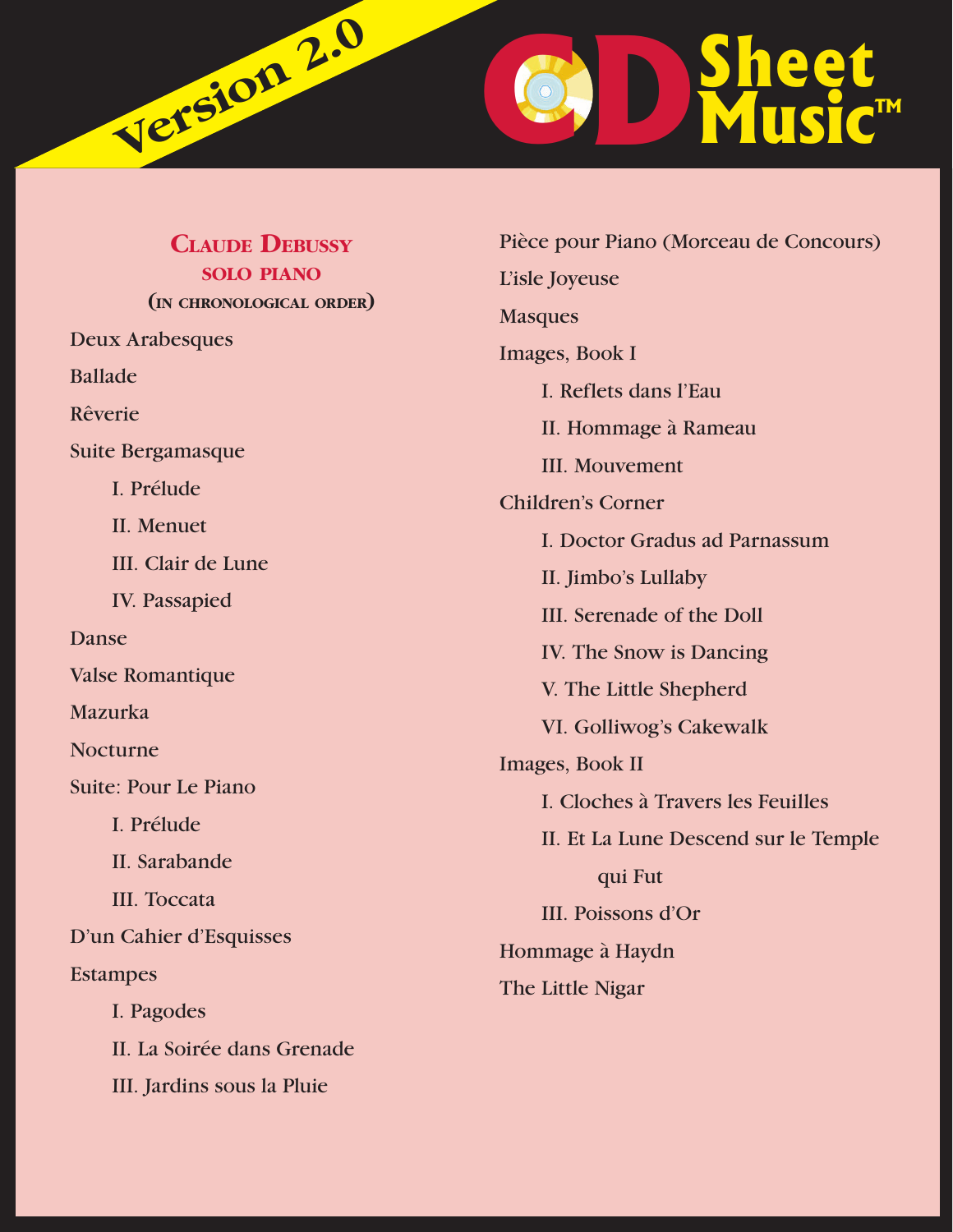

Préludes, Book I I. Danseuses de Delphes II. Voiles III. Le Vent dans la Plaine IV. "Les Sons et les Parfums Tournent dans l"air du Soir" V. Les Collines d'Anacapri VI. Des Pas sur la Neige VII. Ce qu'a vi le Vent d'Ouest VIII. La Fille aux Cheveux de Lin IX. La Sérénade Interrompue X. La Cathédrale Engloutie XI. La Danse de Puck XII. Minstrels La Plus que Lente, Valse Préludes, Book II I. Brouillards II. Feuilles Mortes III. La Puerta del Vino IV. "Les Fées Sont d'Exquises Danseuses" V. Bruyères VI. "Général Lavine" - Excentric

**DEBUSSY (CON'T.)**

 VII. La Terrasse des Audiences du Clair de Lune VIII. Ondine IX. Hommage à S. Pickwick Esq. P.P.M.P.C. X. Canope XI. Les Tierces Alternées XII. Feux d'Artifice Berceuse Héroïque Six Épigraphes Antiques (Arranged by Debussy from the Four-Hand version) I. Pour Invoquer Pan, Dieu du Vent d'Été II. Pour un Tombeau sans Nom III. Pour que la Nuit Soit Propice IV. Pour la Danseuse aux Crotales V. Pour l'Egyptienne VI. Pour Remercier la Pluie au Matin Douze Études, Book I I. Pour les Cinq Doigts (d'apres M. Czerny) II. Pour les Tierces III. Pour les Quartes IV. Pour les Sixtes V. Pour les Octaves VI. Pour les Huit Doigts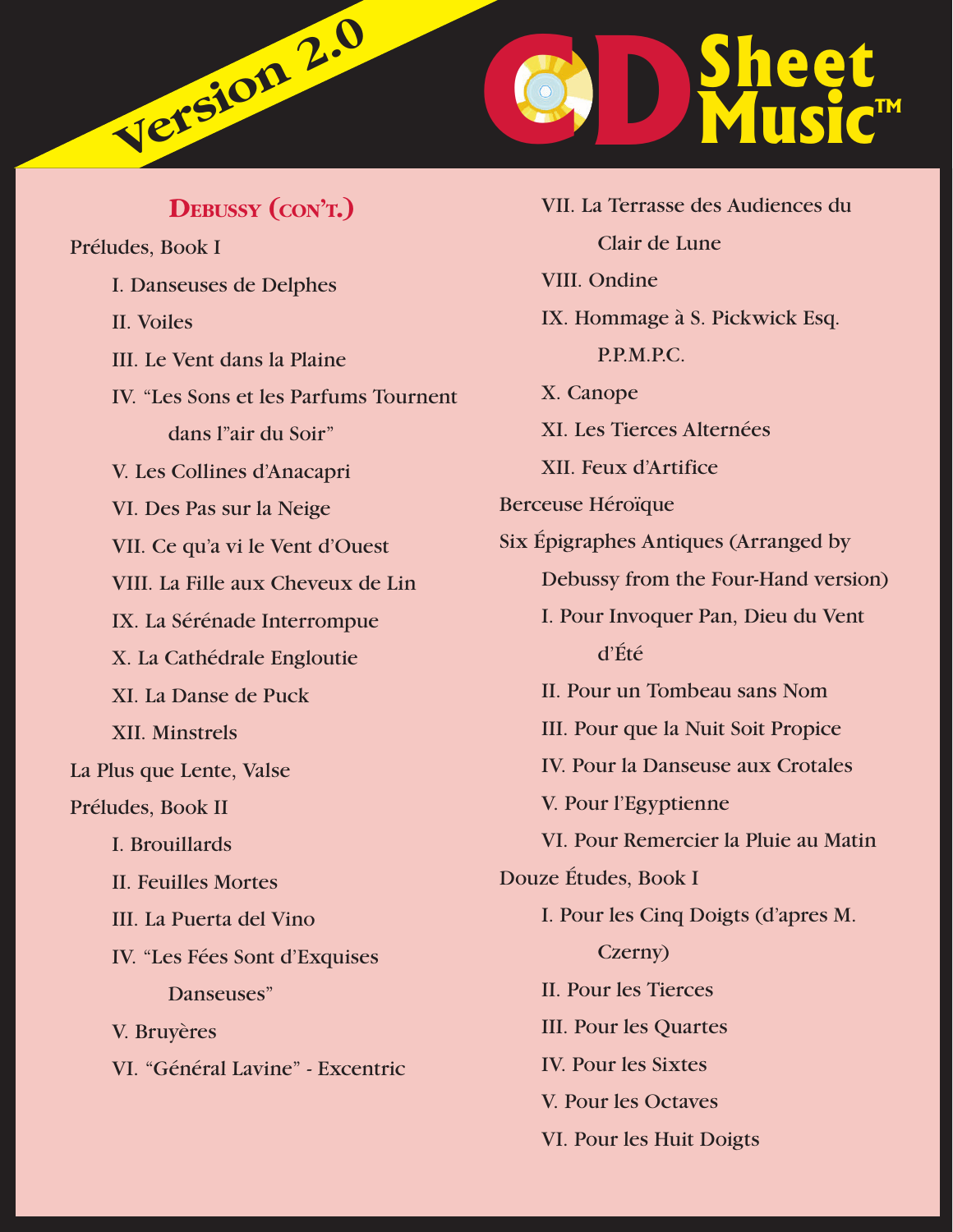<span id="page-3-0"></span>

#### **DEBUSSY (CON'T.)**

Douze Études, Book II VII. Pour les Dégres Chromatiques VIII. Pour les Agréments IX. Pour les Notes Repétées X. Pour les Sonorités Opposées XI. Pour les Arpèges Composés XII. Pour les Accords

#### **PIANO FOUR-HANDS**

# L'Enfant Prodigue I. Prélude II. Cortège III. Air de Danse Petite Suite Marche Écossaise sur un Thème Populaire Printemps Six Épigraphes Antiques (Original version) I. Pour Invoquer Pan, Dieu du Vent d'Éte II. Pour un Tombeau sans Nom III. Pour que la Nuit Soit Propice IV. Pour la Danseuse aux Crotales V. Pour l'Egyptienne VI. Pour Remercier la Pluie au Matin

La Mer I. De l'Aube à Midi sur La Mer II. Jeux de Vagues III. Dialogue du Vent et de La Mer **TWO PIANOS** Prélude à l'Après-midi d'un Faune **Danses**  I. Danse Sacrée II. Danse Profane En Blanc et Noir I. Qui reste à sa place Et ne danse pas De quelque disgrâce Fait l'aveu tout bas . . . Barbier & Carré, Romeo et Juliette" II. Prince, porté soit des serfs Eolus En la forest ou domine Glaucus Ou privé soit de paix et d'espérance Car digne n'est de posséder vertus Qui mal vouldroit au royaume de France. . . . Villon, Ballade contre les ennemis de la France" III. Yver, vous n'este qu'un vilain . . . . . Charles d'Orleans"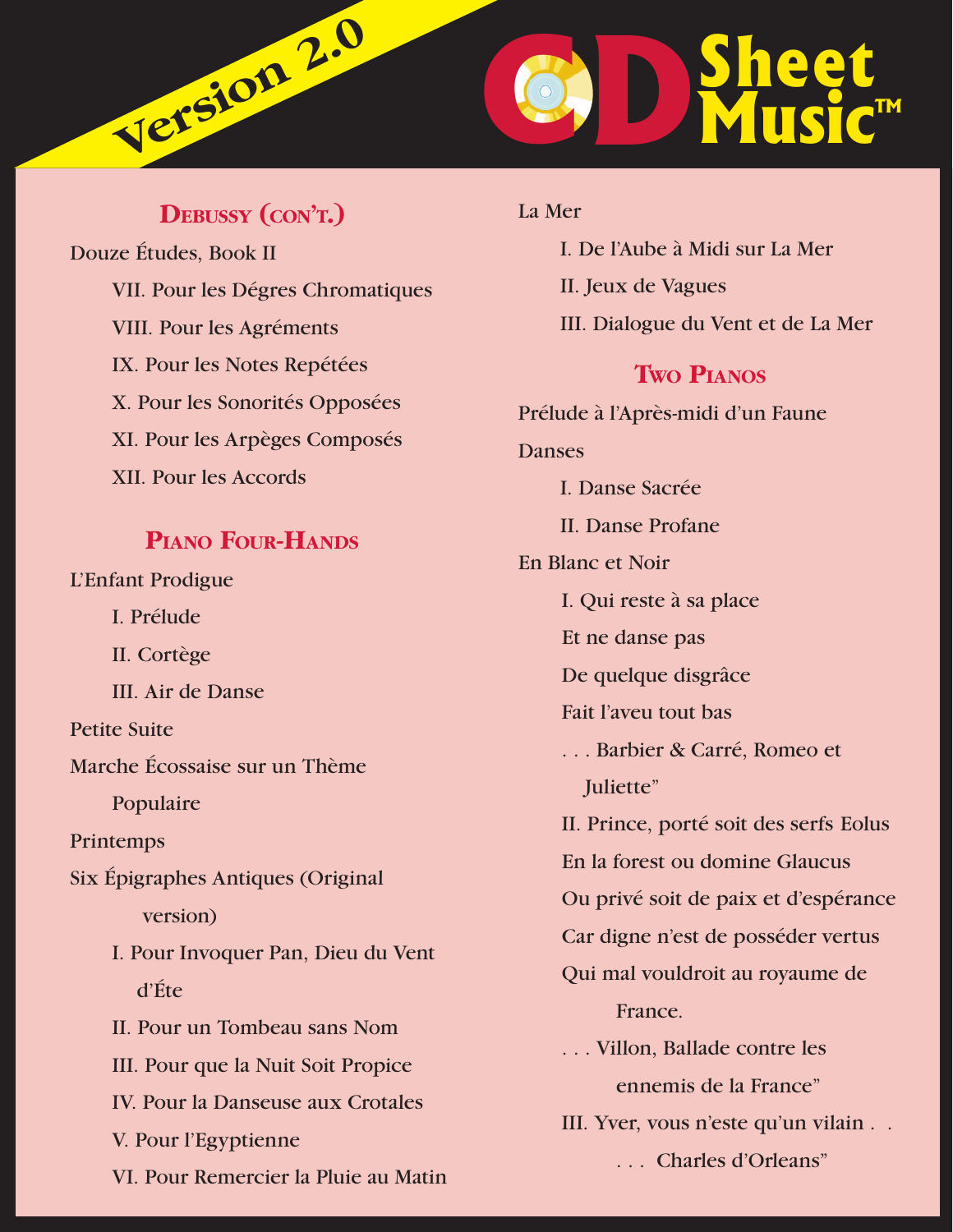<span id="page-4-0"></span>

#### **GABRIEL FAURÉ SOLO PIANO**

#### **NOCTURNES**

No. 1 in  $E^{\flat}$  Minor, Op. 33, No. 1

No. 2 in B Major, Op. 33, No. 2

- No. 3 in Ab Major, Op. 33, No. 3
- No. 4 in  $E^{\flat}$  Major, Op. 36
- No. 5 in  $B^{\flat}$  Major, Op. 37
- No. 6 in  $D^{\flat}$  Major, Op. 63
- No. 7 in C# Minor, Op. 74
- No. 8 in  $D^{\flat}$  Major, Op. 84, No. 8
- No. 9 in B Minor, Op. 97
- No. 10 in E Minor, Op. 99
- No. 11 in F# Minor, Op. 104, No. 1
- No. 12 in E Minor, Op. 107
- No. 13 in B Minor, Op. 119

#### **BARCAROLLES**

- No. 1 in A Minor, Op. 26
- No. 2 in G Major, Op. 41
- No. 3 in  $G^{\flat}$  Major, Op. 42
- No. 4 in A<sup>b</sup> Major, Op. 44
- No. 5 in  $F^{\#}$  Minor, Op. 66
- No. 6 in  $E^{\flat}$  Major, Op. 70
- No. 7 in D Minor, Op. 90

No. 8 in  $D^b$  Major, Op. 96 No. 9 in A Minor, Op. 101 No. 10 in A Minor, Op. 104, No. 2 No. 11 in G Minor, Op. 105 No. 12 in  $E^{\flat}$  Major, Op. 106 bis No. 13 in C Major, Op. 116

#### **IMPROMPTUS**

No. 1 in  $E^{\flat}$  Major, Op. 25 No. 2 in F Minor, Op. 31 No. 3 in  $A^{\flat}$  Major, Op. 34 No. 4 in  $D^{\flat}$  Major, Op. 91 No. 5 in  $F^{\sharp}$  Minor, Op. 102

#### **VALSES-CAPRICES**

No. 1 in A Major, Op. 30 No. 2 in  $D^b$  Major, Op. 38 No. 3 in G<sup>b</sup> Major, Op. 59 No. 4 in  $A^{\flat}$  Major, Op. 62

#### **MISCELLANEOUS WORKS**

3 Romances Sans Paroles, Op. 17 Ballade, Op. 19 Mazurka, Op. 32